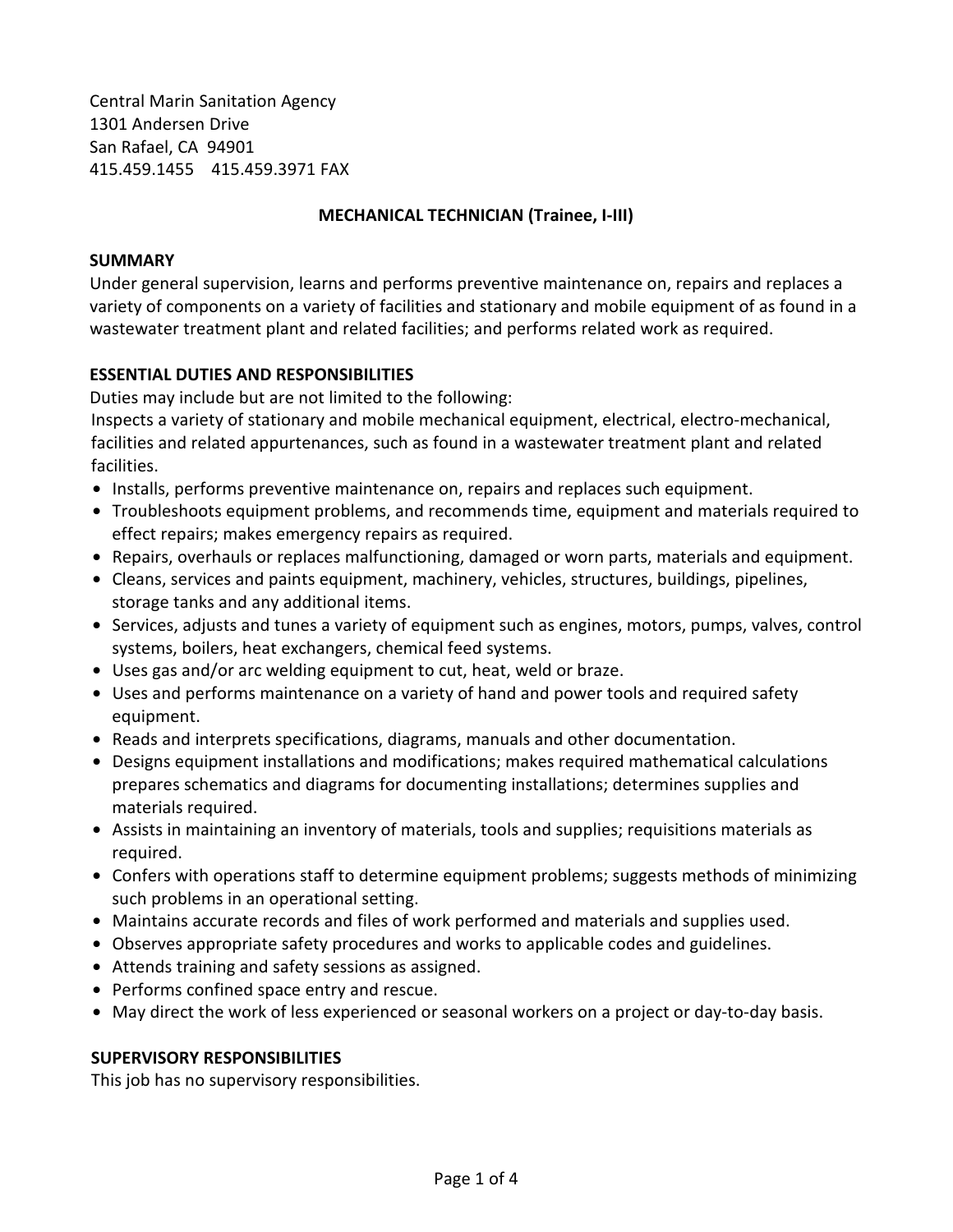# **QUALIFICATIONS**

To perform this job successfully, an individual must be able to perform each essential duty satisfactorily. The requirements listed below are representative of the knowledge, skill, and/or ability required.

## **EDUCATION/ EXPERIENCE/CERTIFICATION**

Failure to maintain the following standards may result in loss of employment

*Mechanical Technician Trainee* – High school diploma or general education degree (GED) and a Grade 1 Mechanical Technologist certificate is required within the first two test opportunities after start of employment in the position.

*Mechanical Technician I - EITHER possession of a Grade I Mechanical Technologist certificate issued* by the California Water Environmental Association (CWEA), OR a High school diploma or general education degree (GED) and one year of experience in the maintenance and repair of a variety of structures, facilities and equipment such as found in a secondary wastewater treatment plant and related pumping facilities and the ability to obtain a Grade I certificate within the first two test opportunities after start of employment in the position..

*Mechanical Technician II* - EITHER possession of a Grade II Mechanical Technologist certificate issued by the California Water Environmental Association (CWEA), OR a High school diploma or general education degree (GED) and four years of experience in the maintenance and repair of a variety of structures, facilities and equipment such as found in a secondary wastewater treatment plant and related pumping facilities and the ability to obtain a Grade II certificate within the first two test opportunities after start of employment in the position.

An equivalent combination of education and experience may be substituted if it meets the requirements of the Grade II certificate test requirement.

*Mechanical Technician III* - EITHER possession of a Grade III Mechanical Technologist certificate issued by the California Water Environmental Association (CWEA), OR a High school diploma or general education degree (GED) and six years of experience in the maintenance and repair of a variety of structures, facilities and equipment such as found in a secondary wastewater treatment plant and related pumping facilities and the ability to obtain a Grade III certificate within the first two test opportunities after start of employment in the position.

An equivalent combination of education and experience may be substituted if it meets the requirements of the Grade III certificate test.

### **INTERPERSONAL SKILLS**

Ability to interact with others (co-workers, supervisors, subordinates, vendors, member agencies, and the general public) in a professional manner; to accept constructive criticism from supervisors, equals and subordinates; to work as a team member or independently as needed; to prioritize assignments and meet deadlines; to prevent personal problems from adversely affecting or impacting your work or that of others around you; to arrive at work as scheduled and to work the shift hours as scheduled.

# **LANGUAGE SKILLS**

Ability to read and comprehend simple instructions, short correspondence, and memos. Ability to write simple correspondence. Ability to effectively present information in one-on-one and small group situations to customers, clients, and other employees of the organization.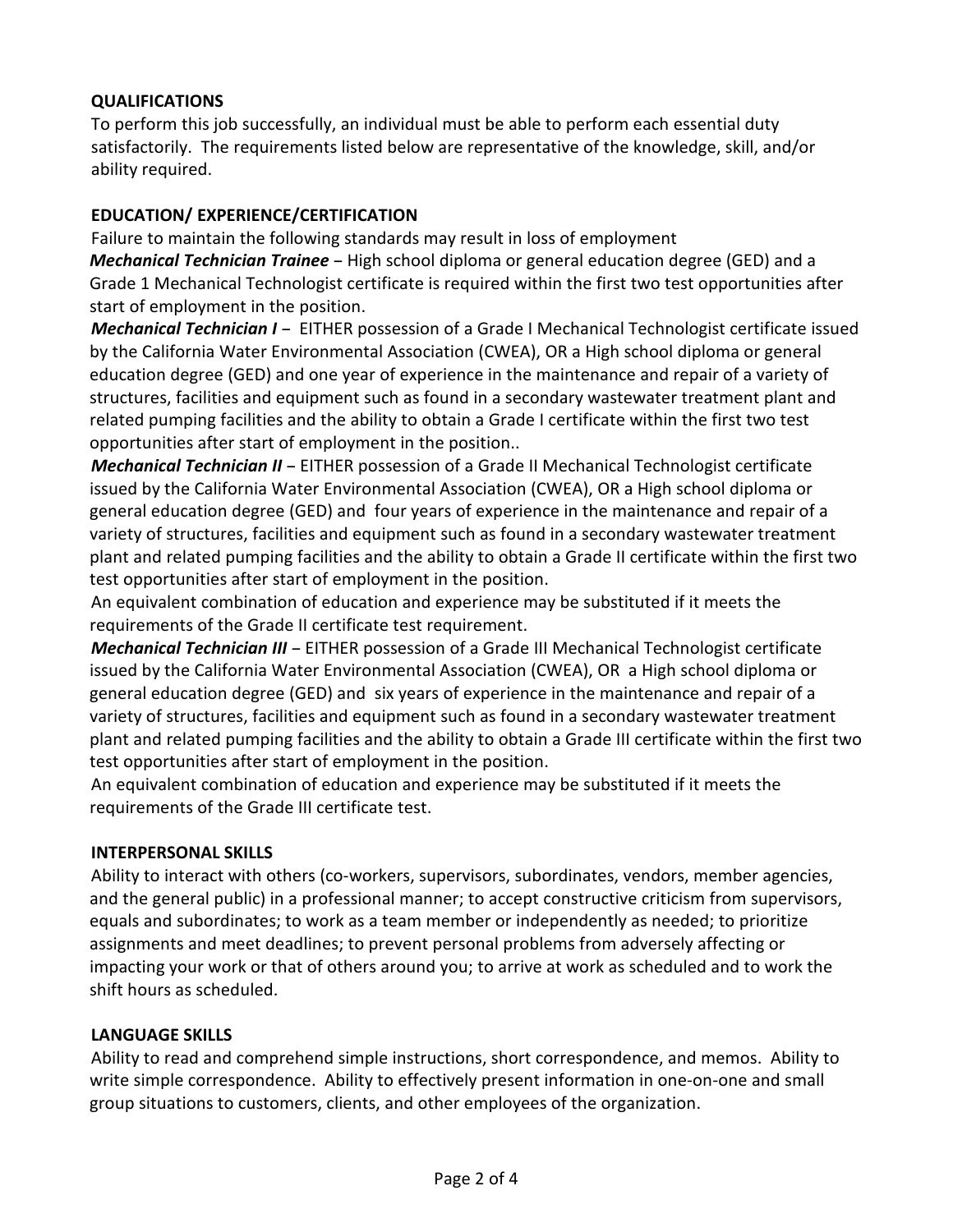# **MATHEMATICAL SKILLS**

*Mechanical Technician Trainee* - Ability to add and subtract two digit numbers and to multiply and divide with 10's and 100's. Ability to perform these operations using units of American money and weight measurement, volume, and distance.

*Mechanical Technician I - Ability to add, subtract, multiply, and divide in all units of measure, using* whole numbers, common fractions, and decimals. Ability to compute rate, ratio, and percent and to draw and interpret bar graphs.

*Mechanical Technician II - Ability to calculate figures and amounts such as discounts, interest,* commissions, proportions, percentages, area, circumference, and volume. Ability to apply concepts of basic algebra and geometry.

*Mechanical Technician III* - Ability to work with mathematical concepts such as probability and statistical inference, and fundamentals of plane and solid geometry and trigonometry. Ability to apply concepts such as fractions, percentages, ratios, and proportions to practical situations.

### **REASONING ABILITY**

Ability to apply common sense understanding to carry out instructions furnished in written, oral, and diagram form. Ability to deal with problems involving several concrete variables in standardized situations.

# **CERTIFICATES, LICENSES, REGISTRATIONS**

Must possess a valid California class C driver's license, have a satisfactory driving record and continue to meet CSRMA driving standards. Failure to maintain these standards may result in loss of employment.

### **PHYSICAL DEMANDS**

Mobility to work in a standard office and wastewater treatment plant setting, use standard office equipment including a computer and specialized test equipment, tools and instrumentation; stamina to work confined spaces, around machines and to climb and descend ladders; vision to read printed materials and a computer screen; color vision to distinguish different colors of wiring; and hearing and speech to converse in person and over the telephone.

While performing the duties of this job, the employee is regularly required to use hands to finger, handle or feel, reach with hands and arms, and talk or hear in person or on the telephone or radio. Hearing is frequently required for equipment operation analysis. The employee frequently is required to stand, walk, sit, and climb or balance and stop, kneel, crouch, or crawl. The employee is occasionally required to smell, using odors to determine process or equipment problems.

The employee must regularly lift and/or move up to 10 pounds, frequently lift and/or move up to 25 pounds, occasionally lift and/or move up to 50 pounds, and rarely be required to safely lift and/or move a manhole cover or similar items up to 100 lbs.

Specific vision ability required by this job includes close vision, distance vision, color vision, peripheral vision, depth perception, and ability to adjust focus.

Examples of the physical demands for this position, including their activity and duration, are available from Administration.